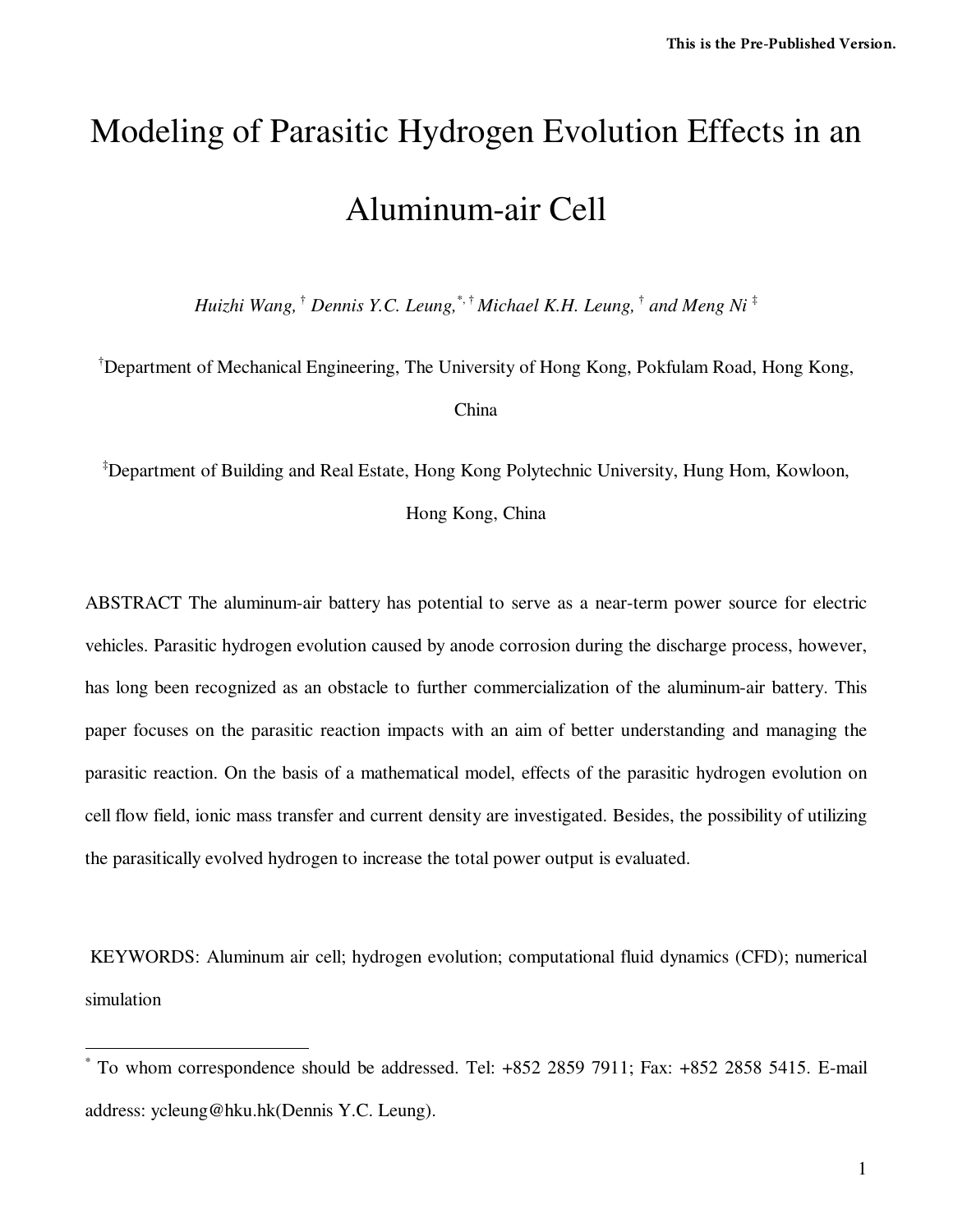#### **Introduction**

The aluminum-air battery, owning a theoretical open-circuit voltage of 2.73V and specific energy (8.1kWh/(kg of Al); 2.8kWh/(kg of cell reactants)) second only to lithium-air battery, has potential to serve as a near-term power source for electric vehicles. Other advantages of the aluminum-air battery include its economical cost, low environmental impact as well as safety. Parasitic hydrogen evolution caused by anode corrosion during the discharge process has long been recognized as an obstacle to further commercialization of the aluminum-air battery as it not only causes additional consumption of the anode material but also increases the ohmic loss in the cell. Efforts to suppress the parasitic corrosion include doping high purity grade aluminum (99.999% grade)<sup>1</sup> with particular alloying elements<sup>2</sup> and introducing corrosion inhibitors into electrolyte<sup>3</sup>. Nevertheless, doing these will definitely increase the cell production costs. Recently, Zhuk et al.<sup>4</sup> experimentally studied the feasibility of the utilization of the parasitically produced hydrogen and proposed a conceptual electricity-hydrogen cogenerating system using low grade aluminum. To better understand and manage the parasitic reaction, this paper therefore aims to give an in-depth investigation of the parasitic reaction effects based on a mathematical model. Influences of the parasitic hydrogen evolution on the cell flow field, ionic mass transfer and current density are simulated. Possible contributions from the evolved hydrogen to the total power output are also estimated.

### **Mathematical Model**

**Problem Description.** Simulations in this study are carried out with an aluminum-air cell depicted in Figure 1. The cell consists of two parallel plane electrodes with cell gap (*S*) and height (*L*). Pure aluminum (99.99% grade) is used as the anode material and 5% cobalt tetamethoxyphenyl porphyrin (CoTMPP) on steam-activated Sawinigan acetylene black<sup>5</sup> is used for the air diffusion cathode. 5M KOH electrolytic solution enters the cell from the inlet at the bottom. To avoid the boundary impacts, both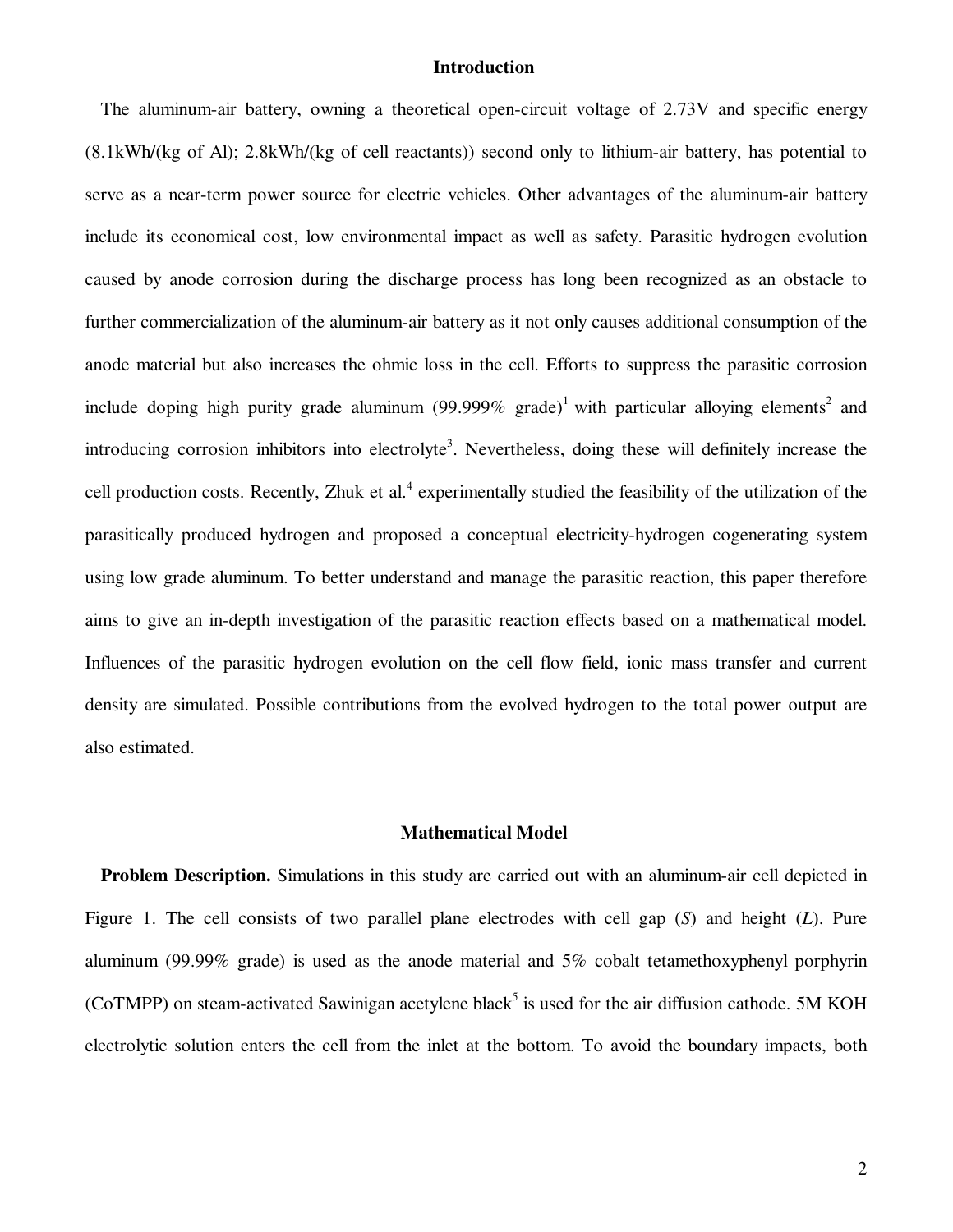inlet and outlet are set to be sufficiently far from the electrode region, denoted as *L'* in the figure. The following set of half-cell reactions is considered:

1. main reaction at the anode and cathode:

$$
Al + 4OH^- \rightarrow Al(OH)_4^- + 3e^-
$$
 (1)

$$
O_2 + 2H_2O + 4e^- \rightarrow 4OH^-
$$
 (2)

2. parasitic reaction at the anode  $<sup>6</sup>$ </sup>

$$
Al + 3H_2O + OH^- \rightarrow \frac{3}{2}H_2 + Al(OH)_4^-
$$
 (3)

General assumptions applied to this modeling work include: i) Laminar, incompressible flow; ii) Constant transference numbers equal to their bulk values; iii) Hydrogen bubbles are spherical with an identical diameter; iv) Surface shadowing is neglected; v) The cathode is treated as a planar electrode with a simplified linear kinetic expression; vi) No crystallization reaction occurs; vii) Isothermal conditions exists; and viii) Steady-state condition exists. Assumptions i)-vi) have already been adopted and justified elsewhere<sup>6-12</sup> and the last two assumptions could be easily modified to account for thermal effects as well as dynamic behaviors. The modeling details are described in the following subsections.

**Governing Equations.** On the basis of the above-stated assumptions, modeling equations are developed for the conservations of mass, momentum, charge and ionic species.

*Mass and momentum conservations*. - The continuity and momentum equations for the mixture of the liquid electrolyte and parasitically produced gas respectively are

$$
\frac{\partial(\rho_{mix})}{\partial t} + \nabla(\rho_{mix}\nu_{mix}) = 0
$$
\n(4)

$$
\frac{\partial(\rho_{mix}\nu_{mix})}{\partial t} + \nabla(\rho_{mix}\nu_{mix}\nu_{mix}) = -\nabla p + \rho_{mix}g + \nabla\overline{\tau}_{mix} - \nabla\left[\left(1 - \frac{f_g \rho_g}{\rho_{mix}}\right) f_g \rho_g \nu_{lg} \nu_{lg}\right]
$$
(5)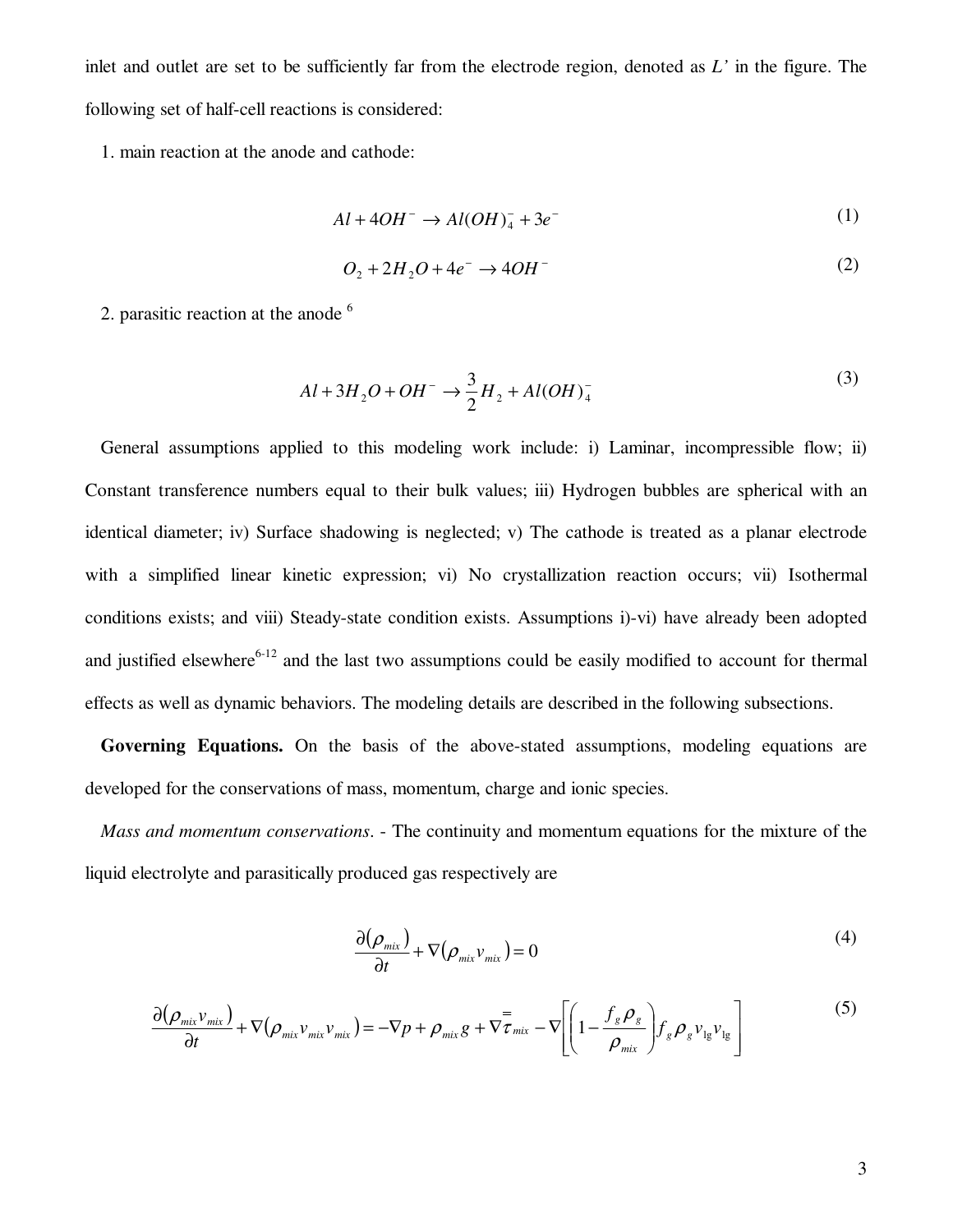where subscripts *l*, *g* and *mix* refer to liquid, gas and mixture, *f* denotes the phasic volume fraction,  $\overline{\tau}$ denotes the stress-strain tensor (N/(m<sup>3</sup>s)), the mixture density  $\rho_{mix} = f_l \rho_l + f_s \rho_g$  (kg/m<sup>3</sup>), the massaveraged mixture velocity  $v_{mix} = (f_i \rho_i v_i + f_s \rho_s v_s) / \rho_{mix}$  (m/s), the relative velocity between the gas and liquid phase,  $v_{1g}$  (m/s), is formulated to be<sup>13</sup>

$$
v_{lg} = \left[ \frac{4d_s^2 (\rho_g - \rho_{mix})}{3C_D \text{ Re } \mu_l} \right] \left[ g - \frac{\partial v_{mix}}{\partial t} - (v_{mix} \cdot \nabla) v_{mix} \right]
$$
(6)

In the above,  $d_g$  denotes the bubble diameter (m),  $\mu_l$  denotes the electrolyte viscosity (kg/(ms)), Re denotes the relative Reynolds number ( *l*  $\int_l \left| v_g - v_l \right| d_g$  $\mu_{_{\text{\tiny{j}}}}$  $\rho_{\scriptscriptstyle l}|_{\mathcal{V}_{\scriptscriptstyle \varrho}}$  –  $Re = \frac{P_1 + B_2}{P_1 + P_2}$ , and the drag coefficient,  $C_D$ , is determined from the Morsi and Alexander drag model<sup>10</sup>:  $C_p = k_1 + k_2 / \text{Re} + k_3 / \text{Re}^2$  ( $k_{1-3}$  are semi-empirical constants obtained with rigid spherical particles).

The transport equation for the gas volume fraction is derived by re-arranging the continuity equation of the gas phase:

$$
\frac{\partial (f_s \rho_s)}{\partial t} + \nabla (f_s \rho_s v_{mix}) = -\nabla \bigg[ f_s \rho_s \bigg( 1 - \frac{f_s \rho_s}{\rho_{mix}} \bigg) v_{lg} \bigg] + S_g \tag{7}
$$

where  $S_g$  corresponds to the mass production rate of hydrogen from the parasitic reaction at the anode  $(kg/(m^3s))$  and is estimated using Faraday's law as

$$
S_g = \frac{M_{H_2} A_a |J_p|}{2F}
$$
 (8)

In the above,  $M_{H2}$  is the molar mass of hydrogen (~0.002 kg/mol),  $A_a$  is the electroactive interfacial area per unit volume of anode  $(1/m)$ ,  $J_p$  is the transfer current density resulting from the parasitic reaction described in the following subsection  $(A/m^2)$ , and *F* is the Faraday's constant.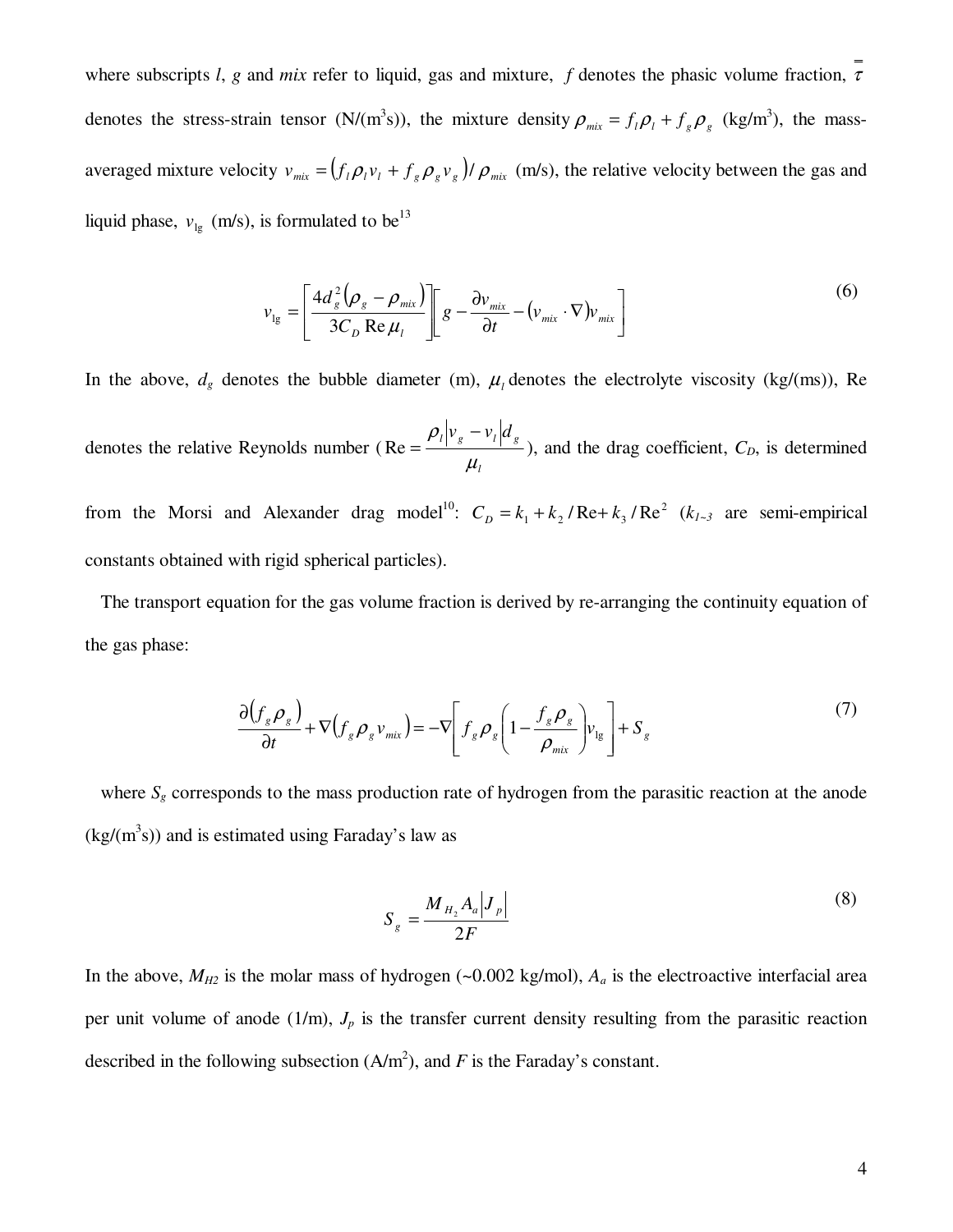With a solved gas volume fraction, the volume fraction of electrolyte can be calculated according to the following relationship held in the flow field:

$$
f_l = 1 - f_g \tag{9}
$$

*Charge conservation.* - As generalized by  $Wang<sup>14</sup>$ , conservation principles for charge and species can be written in a convection-diffusion-source form. The potential field in the electrolyte is consequently described as

$$
\nabla(-\kappa^{\text{eff}}\nabla\phi) = AJ + F\sum_{j} z_j \nabla(D_j^{\text{eff}}\nabla C_j)
$$
\n(10)

where C is the species concentration (mol/m<sup>3</sup>), z is the charge number, A is the electroactive interfacial area per unit volume of electrodes  $(A=A_a$  at the anode, and  $A=A_c$  at the cathode) (1/m),  $K^{eff}$  and  $D<sup>eff</sup>$  respectively are the effective conductivity (S/m) and species diffusivity (m<sup>2</sup>/s) in the mixture, which have been correlated to their gas free values ( $\kappa_0$ ,  $D_0$ ) through the Bruggeman formula<sup>15</sup>

$$
\kappa^{eff} = \kappa_0 \left( 1 - f_g \right)^{1.5}; \ D_i^{eff} = D_{i,0} \left( 1 - f_g \right)^{1.5} \tag{11}
$$

The first source term at the right-hand side of Eq. (10) represents the volumetric transfer current density resulting from the electrochemical reaction at the electrode/electrolyte interface. Thus, it is zero in most of the computational zone and non-zero only in the control volumes adjacent to the electrode/electrolyte interface. The second source term of Eq. (10) represents the diffusion current effects raised by the species concentration gradients.

Kinetics of the electrochemical reactions at the anode are described  $as<sup>11</sup>$ 

$$
J_m = J_{m0} \left[ \left( \frac{C_{OH^-}^{SA}}{C_{OH^-}^{ref}} \right)^{\gamma_m} \exp\left( \frac{\alpha_m n_m \eta_m F}{RT} \right) - \left( \frac{C_{Al(OH)_{4}^-}^{SA}}{C_{Al(OH)_{4}^-}^{ref}} \right)^{\lambda_m} \exp\left( \frac{-\beta_m n_m \eta_m F}{RT} \right) \right]
$$
(12)  

$$
J_p = J_{p0} \left[ -\exp\left( \frac{-\beta_p n_p \eta_p F}{RT} \right) \right]
$$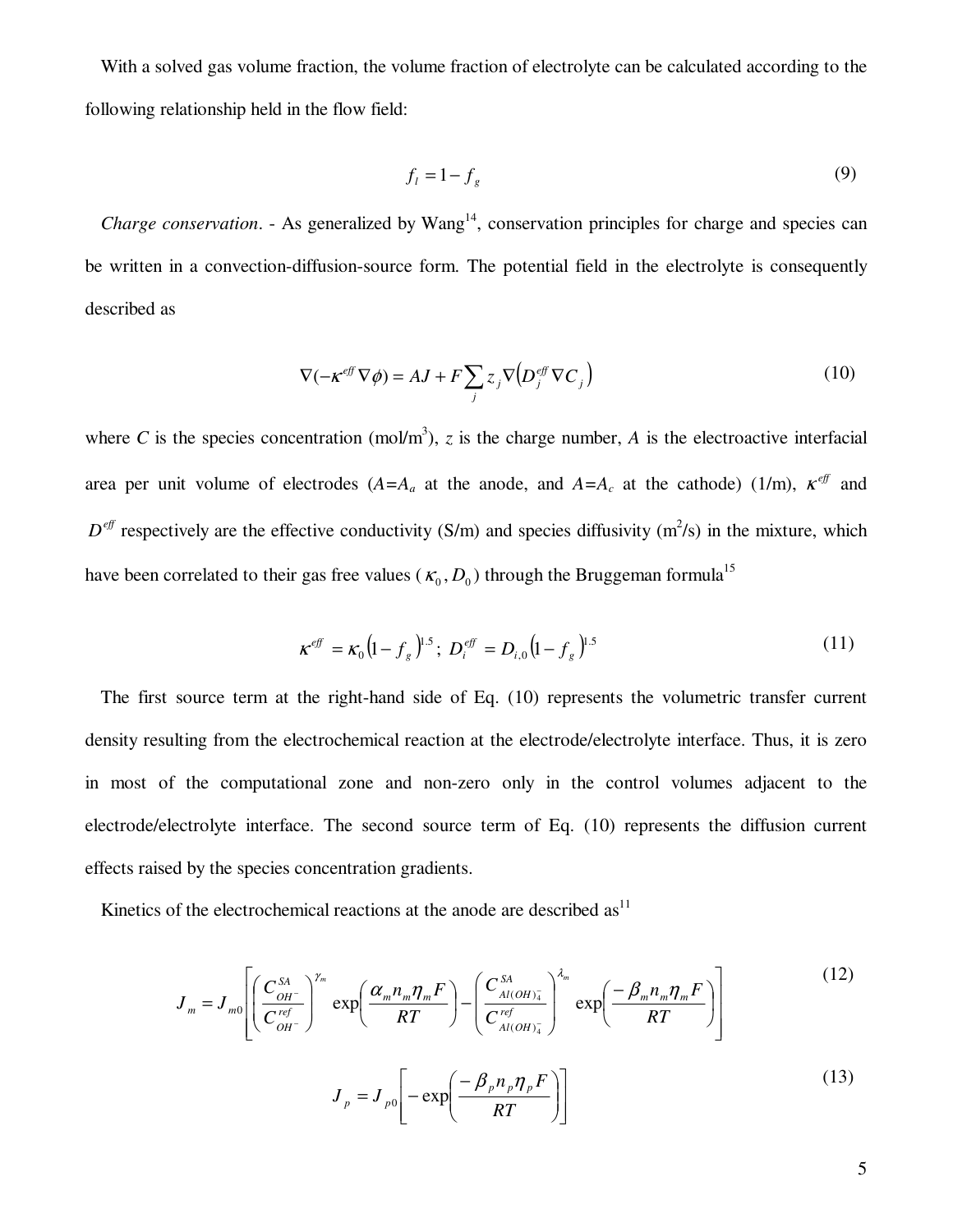where subscripts *m* and *p* respectively denote main and parasitic reaction,  $\eta$  denotes the overpotential (V),  $C_{OH}^{ref}$  and  $C_{Al(OH)^{-}_{4}}^{ref}$  are the inlet concentrations (mol/m<sup>3</sup>) and serve as the reference concentrations,  $C_{OH}^{SA}$  and  $C_{Al(OH)_{4}^{-}}^{SA}$  are the surface concentrations at the anode (mol/m<sup>3</sup>),  $J_0$  is the exchange current density defined at the reference concentrations  $(A/m^2)$ , *R* is the ideal gas constant (equal to 8.314J/(mol K)), *T* is the operating temperature (K),  $\gamma$  and  $\lambda$  are the coefficients that depend on the mechanism and stoichiometry of the reaction,  $\alpha$  is the anodic transfer coefficient for the reaction,  $\beta$  is the cathodic transfer coefficient for the reaction, and *n* is the number of electrons transferred in the rate-limiting step of the reaction.

The cathode kinetics is simplified using a linear correlation<sup>12</sup>

$$
J_c = k\eta_c + b \tag{14}
$$

where *k* and *b* are constants related to the electrode properties.

Surface overpotentials that drive different electrochemical reactions are defined as follows

$$
\eta_m = E_c^{eq} - E_m^{eq} - V_{cell} - \phi \; ; \; \eta_p = E_c^{eq} - E_p^{eq} - V_{cell} - \phi \; ; \; \eta_c = -\phi \tag{15}
$$

where  $E^{eq}$  represents the equilibrium potential (V) with respect to a common reference electrode and at the reference concentrations used for the kinetic expressions, and *Vcell* represents the cell voltage (V) prescribed for each computation.

*Species conservation. -* The conservation of dissolved ionic species in the two-phase medium is accordingly given by inserting a modified Nernst-Planck equation into the general material balance equation

$$
\frac{\partial [(\mathbf{I} - f_s)\mathbf{C}_i]}{\partial t} + \nabla [\mathbf{v}_i(\mathbf{I} - f_s)\mathbf{C}_i - D_{i,0}(\mathbf{I} - f_s)^{1.5}\nabla C_i]
$$
\n
$$
= -\frac{t_i}{z_i} \sum_j z_j \nabla [D_{j,0}(\mathbf{I} - f_s)^{1.5}\nabla C_j] - \frac{t_i}{z_i F} AJ + S_i
$$
\n(16)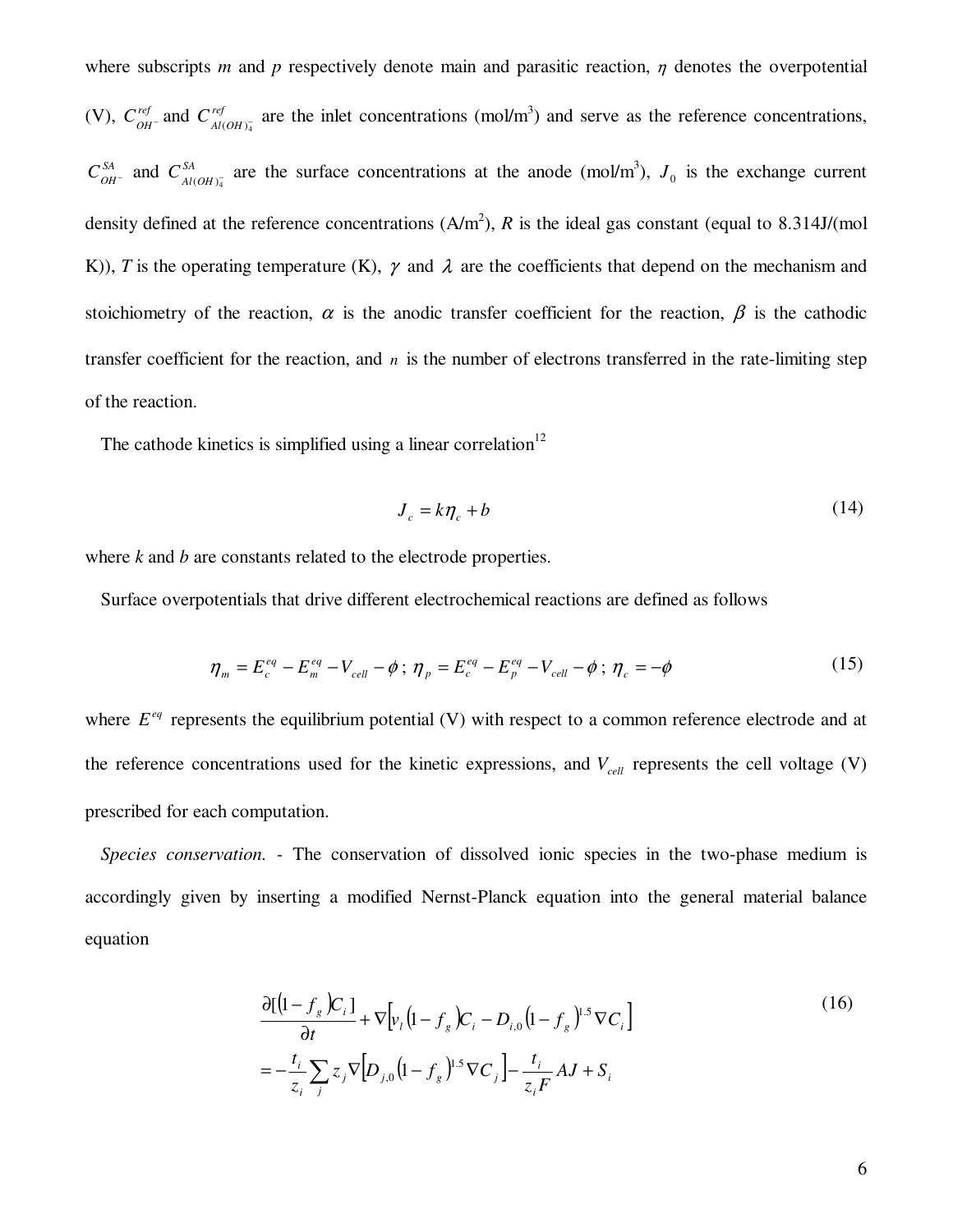where *t* is the ion transference number. The volumetric source term  $S_i$  (mol/( $m<sup>3</sup>s$ )) in the above accounts for the ion production or consumption resulting from the electrochemical reactions at the electrode/electrolyte interface. Therefore, *S<sup>i</sup>* is also confined in a layer of control volumes neighboring the electrode/electrolyte interface and zero in other computational zone.

According to Eqs. 1-3, three ionic species,  $Al(OH)_4$ ,  $OH$  and  $K^+$ , need to be considered in the aluminum-air cell. In this paper, only concentrations of Al(OH)<sub>4</sub> and OH are solved from Eq. 16 while the concentration of  $K^+$  is determined from the known concentrations of Al(OH)<sub>4</sub> and OH with the electroneutrality condition( $\sum z_j C_j$  = *j*  $z_jC_j = 0$ ). Corresponding *S<sub>i</sub>* terms for OH<sup>-</sup> and Al(OH)<sub>4</sub><sup>-</sup> are evaluated

from Faraday's law and in the form of

$$
S_{OH^-} = \begin{cases} -\frac{4A_a J_m}{3F} + \frac{A_a J_p}{3F} & \text{at the anode} \\ -\frac{A_c J_c}{F} & \text{at the cathode} \end{cases}
$$
(17)  

$$
S_{A l(OH)^{-}_{4}} = \begin{cases} \frac{A_a J_m}{3F} - \frac{A_a J_p}{3F} & \text{at the anode} \\ 0 & \text{at the cathode} \end{cases}
$$
(18)

Under the steady state, the first term at the left-hand side of Eq. 16 vanishes.

In general, Eqs.4, 5, 7, 9, 10 and 16 constitute a complete governing equation system for  $(i+5)$ unknowns:  $v$ ,  $p$ ,  $f_g$ ,  $f_l$ ,  $\phi$ , and  $C_i$ . Their corresponding boundary conditions are

Hydrodynamics:

$$
v_l = v_0, f_s = 0 \text{ at the inlet}; p = p_{out} \text{ at the outlet}
$$
 (19)

Concentrations:

$$
C_i = C_i^{ref}
$$
 at the inlet;  $\frac{\partial C_i}{\partial \overline{n}} = 0$  at other boundaries (20)

Potential: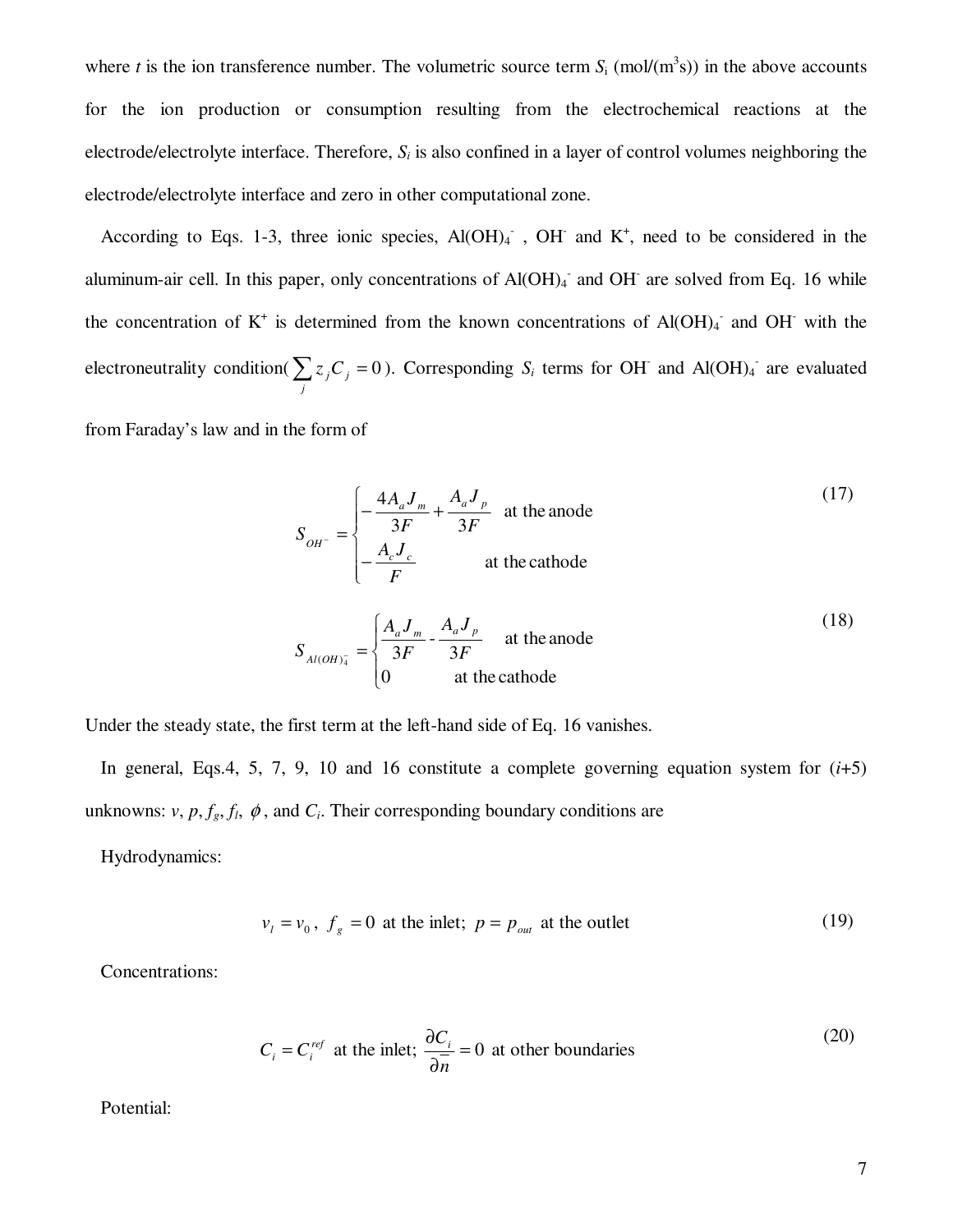$$
\frac{\partial \phi}{\partial \overline{n}} = 0 \text{ at all boundaries}
$$
 (21)

It should be noted that non-flux boundaries are specified to the electrodes here for both concentrations and potential because any production or consumption of species and charge has been included as a source term appearing in the governing equations.

**Numerical Procedures.** Since all governing equations have been intentionally written in a convectivediffusion-source form<sup>14</sup>, they are able to be discretized by finite-volume method and solved using the commercial CFD code, FLUENT 6.2. Charge and species conservations are solved as User-Defined Scalars implemented with a set of User-Defined Functions written in C language dynamically linked to the FLUENT source code. In the following sections, two sets of geometrical parameters as tabulated in Table I are used for simulations. The cell 1, corresponding to the AT400 design of aluminum cell built by Eltech Systems Corporation, Chardin, Ohio<sup>11</sup>, is adopted for the model validation. Further analysis is based on the simulations on the cell 2 in order to save computation time. Non-uniform 18×929 and 28×654 grid schemes in the *x*, *y* directions with mesh refinement near the electrodes are respectively selected for cell 1 and cell 2 after a grid independence check.

#### **Results and Discussion**

**Model Validation.** To evaluate the validity of the present model, comparisons were made to the reported experimental data for an AT400 cell operated at a temperature range of 331~333K with inlet electrolyte velocity of  $0.017 \text{m/s}^{11}$ . Input parameters to simulations correspond to the experimental conditions and are listed in Table I. Figure 2 shows the predicted *J*-*V* characteristic curve compared with the measured data. A good agreement with the maximum deviation of 12.23% of the measured results can be observed in this figure and thus validates our numerical model.

**Hydrogen and Velocity Distributions.** Figure 3 illustrates the predicted hydrogen distribution at an operating cell voltage of 1.3V. Figure 3(a) corresponds to the whole cell plus entrance region and Figure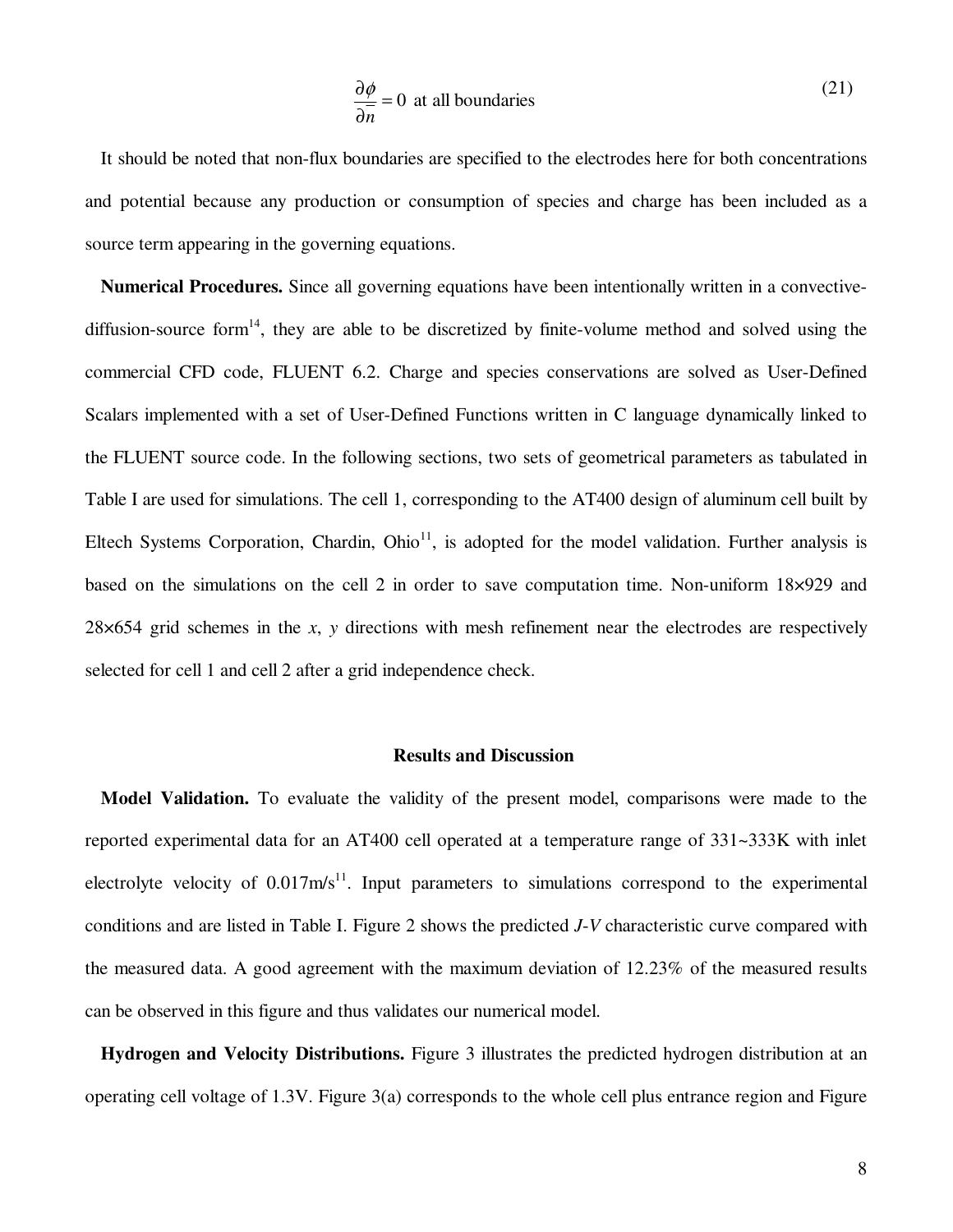3(b) focuses on the cell gap between two electrodes. Less than quarter of the cell gap is displayed on the *x* axis for both figures in order to give a clearer view. In the *x* direction, hydrogen volume fraction is observed to achieve its largest value at the gas-evolving anode  $(x=0)$  and then decrease sharply within a thin layer adjacent to the anode while the bulk flow can still be regarded as single phase. In the *y* direction, an increasing volume fraction with height is found, attributed to the accumulation of gas released at lower part of the cell. Corresponding mixture velocity distributions are shown in Figure 4. It is worth mentioning that a low inlet velocity (i.e.  $v_0$ =0.017m/s) is chosen for study here aiming to magnify the bubble impact. An enhanced convective flow caused by the buoyant gas stream can be seen near the anode, which distorts the fully developed parabolic velocity profile at the cell entrance.

Hydrogen Evolution Effects on Ionic Mass Transfer. Distributions of OH and Al(OH)<sub>4</sub>, the two electroactive ions involved in the cell reactions, are depicted in Figure 5. Figure 5(a) and 5(c) are modeled with single-phase condition in which we assume an ideal alloy with kinetics of negligible  $J_{p0}$ (i.e. no parasitic corrosion), while Figure 5(b) and 5(d) correspond to the practical two-phase condition. Through a comparison, at the anode, an enhanced mass transfer corresponding to a thinner concentration boundary layer is found with the gas evolution, which is mainly due to i) a bubble-induced convection as described in the foregoing subsection; and ii) reduction in species diffusivity according to the Bruggemann correlation (Eq.11). The bubble-induced enhancement of OH transfer at the anode can effectively prevent the OH- depletion and thus mass transfer limited cell performance. Ionic mass transfer at the cathode, however, is significantly inhibited by the presence of bubbles as the velocity is reduced near the cathode. Although mass transfer alteration at the cathode seems not to affect the cell performance according to the kinetic expressions adopted in this study, this process might be of importance for situations in which the non gas-evolving electrode kinetics is mass transfer determined.

**Hydrogen Evolution Effects on Current Density Distribution.** The parasitically evolved hydrogen affects the current density distribution in the cell mainly through two aspects: first, bubbles enhance the OH<sup>-</sup> mass transfer at the anode and therefore lead to a more uniform current distribution along the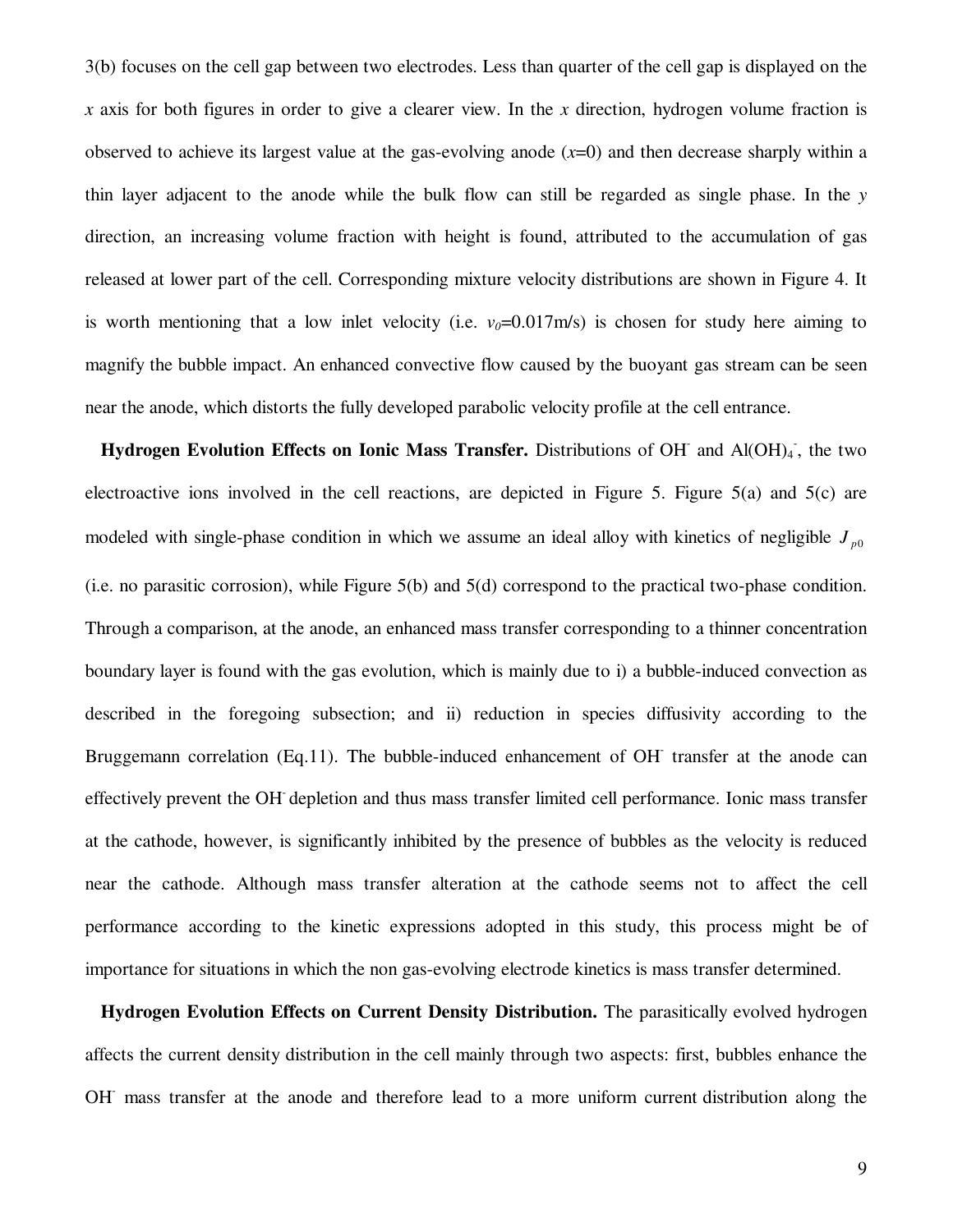electrodes; second, bubbles alter the electrolyte conductivity and increase the ohmic resistance. The first aspect has been discussed in the above subsection, and the variation of electrical conductivity averaged over the cell gap (*x* direction) along the *y* direction is plotted in Figure 6. The averaged conductivity gradually decreases along *y* axis due to the accumulation of produced hydrogen. Resulting current density distributions in the *y* direction at different electrolyte inlet velocities compared with those calculated under the single-phase condition are shown in Figure 7. At both low (i.e.  $v_0$ =0.017m/s) and high (i.e. *v*<sub>0</sub>=0.08m/s) inlet velocities, current densities predicted with bubbles are slightly lower than those predicted without bubbles because of an increased ohmic loss. The higher inlet velocity corresponds to higher current densities since electrolyte flow with high speed helps to homogenize the OH<sup>-</sup> distribution for the single-phase cases and facilitates the removal of bubbles for the two-phase cases.

**Hydrogen Contribution Evaluation.** Power output from the evolved hydrogen is roughly estimated by *F J*  $G_T^0 \frac{J_p}{2\pi}$  $\eta_{\text{eff}} \Delta_R G_T^0 \frac{\partial^2 p}{\partial F}$ , where  $\eta_{\text{eff}}$  is the utilization efficiency of hydrogen and  $\Delta_R G_T^0$  is the standard Gibbs energy of water formation and equal to -237kJ/mol. To better quantify the extent to which aluminum energy is used, the aluminum utilization efficiency, defined as the ratio of generated specific energy to the theoretical one of aluminum (8.1kWh/kg), is analyzed as shown in Figure 8. The aluminum utilization efficiency with the parasitic reaction is much lower than that of the ideal anode alloy with no parasitic reaction, especially at large operating voltages if only the electric power produced by the aluminum-air cell is taken into account, because large cell voltages correspond to small current densities and thus large parasitic current densities. Supposing that the parasitically evolved hydrogen is further delivered to a fuel cell with an efficiency of 50%, the aluminum utilization efficiency with parasitic reaction can be raised to approach 46.5% at the cell voltage of 1.6V but still lower than that in the absence of parasitic reaction. Aluminum utilization efficiencies in both cases of practical anode and ideal anode in a wide range of cell voltages can be comparable provided that all produced hydrogen is fully utilized.

## **Conclusions**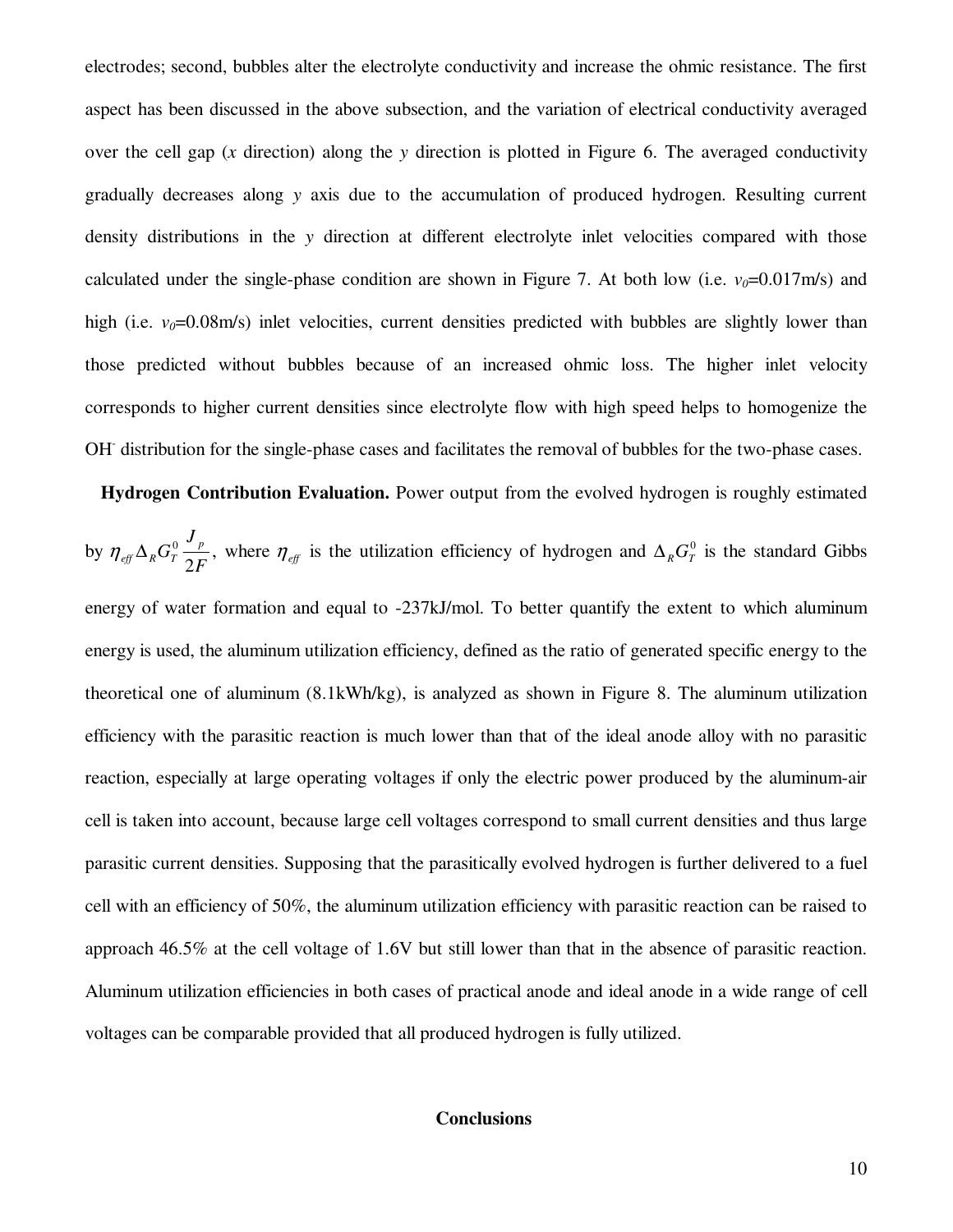A model coupling together electrochemical kinetics, species transport and two-phase hydrodynamics has been developed to describe the parasitic hydrogen evolution during the discharge of aluminum-air cell. Comparisons between the simulation results and experimental data show a good agreement. Hydrogen distribution in the cell was visualized and found to significantly affect the cell flow field as a buoyancyinduced convective flow occurs, especially at the vicinity of the gas-evolving anode where bubble volume fraction is large. Comparing to the calculation results from a model excluding parasitic reaction, hydrogen was found to lead to a more uniform distribution of ions at the anode but retard the ionic mass transfer at the cathode partially due to the alteration of velocity field and partially the bubble-induced reduction of species diffusivities. Hydrogen-caused OH transfer enhancement at the anode is favored for the cell performance improvement. According to our model, hydrogen effect on the current density mainly comes from two aspects: i) mass transfer alteration and ii) effective conductivity reduction. At either high or low velocity, parasitic hydrogen formation decreases the cell current densities, indicating that the conductivity reduction plays a predominant role. Through a preliminary evaluation of hydrogen contribution to the power output, we found that in a wide range of cell voltages, the utilization efficiency of anode material with parasitic corrosion is comparable to that of anode without corrosion assuming hydrogen utilization efficiency reaches 100%.

ACKNOWLEDGMENT. The authors would like to acknowledge the support from the CRCG and UDF of the University of Hong Kong.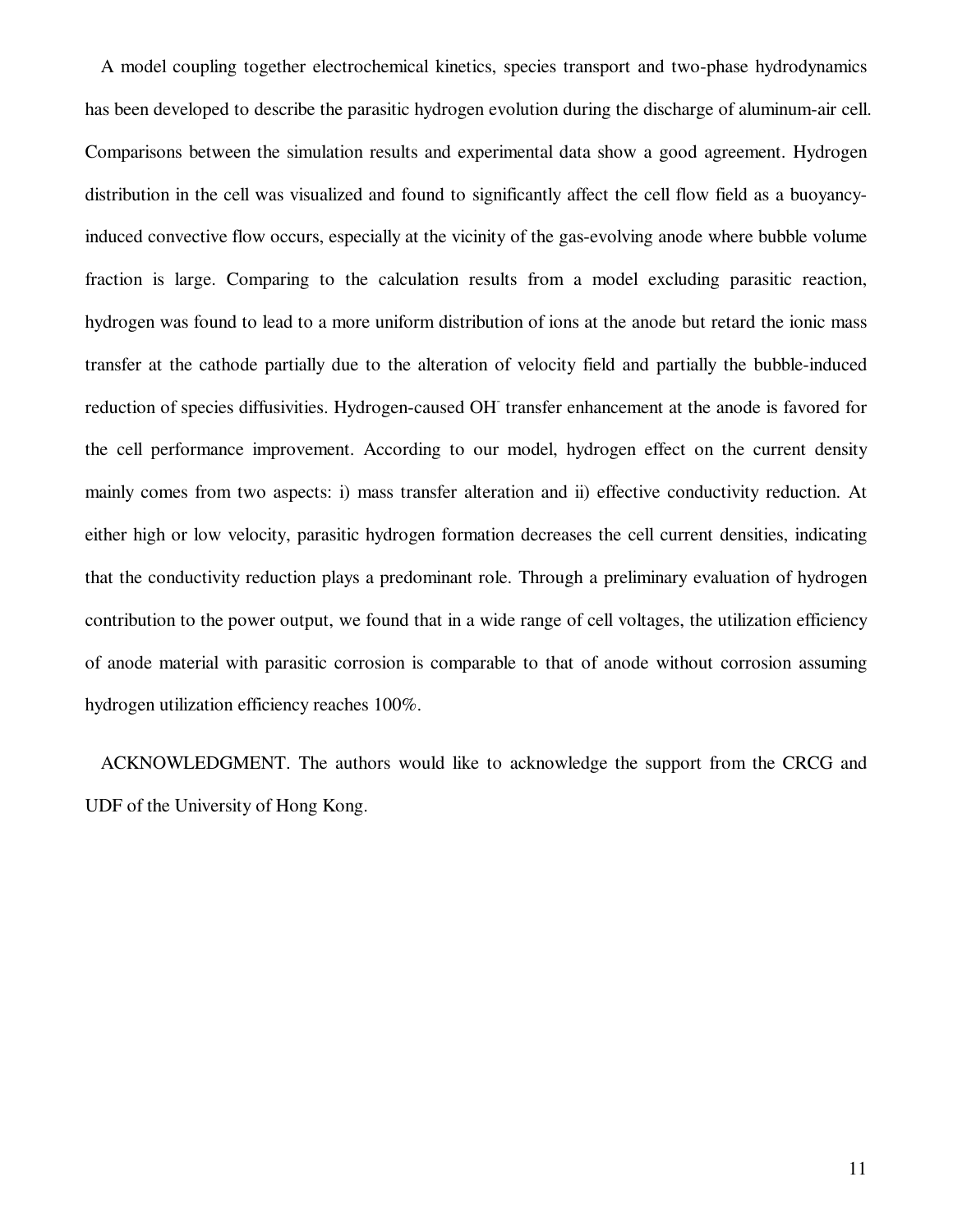- (1) Yang, S. H.; Knickle, H. *J. Power Sources* **2002**, *112*, 162-173.
- (2) Ferrando, W. A. *J. Power Sources* **2004**, *130*, 309-314.
- (3) Doche, M. L.; Novel-Cattin, F.; Durand, R.; Rameau, J. J. *J. Power Sources* **1997**, *65*, 197-205.
- (4) Zhuk, A. Z.; Sheindlin, A. E.; Kleymenov, B. V. *J. Power Sources* **2006**, *157*, 921-926.
- (5) Carbonio, D. J.; Tryk, D.; Yeager, E. *The Electrochemical Society Softbound Proceedings Series*, Pennington, NJ, **1987**.
- (6) Yang, S. H.; Knickle, H. *J. Power Sources* **2003**, *124*, 572–585.
- (7) Newman, J.; Thomas-Alyea, K. E. *Electrochemical Systems*, Third edition, A john wiley&sons, Inc., NJ, **2004**.
- (8) Shah, A. A.; Al-Fetlawi, H.; Walsh, F. C. *Electrochim. Acta* **2010,** *55*, 1125-1139.
- (9) Gu, W. B.; Wang, C. Y. *J. Electrochem. Soc.* **1997**, *144*(6), 2053-2061.
- (10) Phillipe, M.; Jerome, H.; Sebastien, B.; Gerard, P. *Electrochim. Acta* **2005**, *51*, 1140-1156.
- (11) Chan, K. Y.; Savinell, R. F. *J. Electrochem. Soc.* **1991**, *138*(7), 1976-1984.
- (12) Yang, S. H.; Yang, W. Q.; Sun, G. Q.; Knickle, H. *J. Power Sources* **2006**, *161*, 1412–1419.
- (13) Manninen, M.; Taivassalo, V. *On the Mixture Model for Multiphase Flow*, Valtion Teknillinen Tutkimuskeskus, **Finland**, **1996**.
- (14) Wang, C. Y. *Chem. Rev.* **2004**, *104*, 4727-4766.
- (15) Bruggeman, D. A. G. *Ann. Phys.* **1935**, *24*, 659.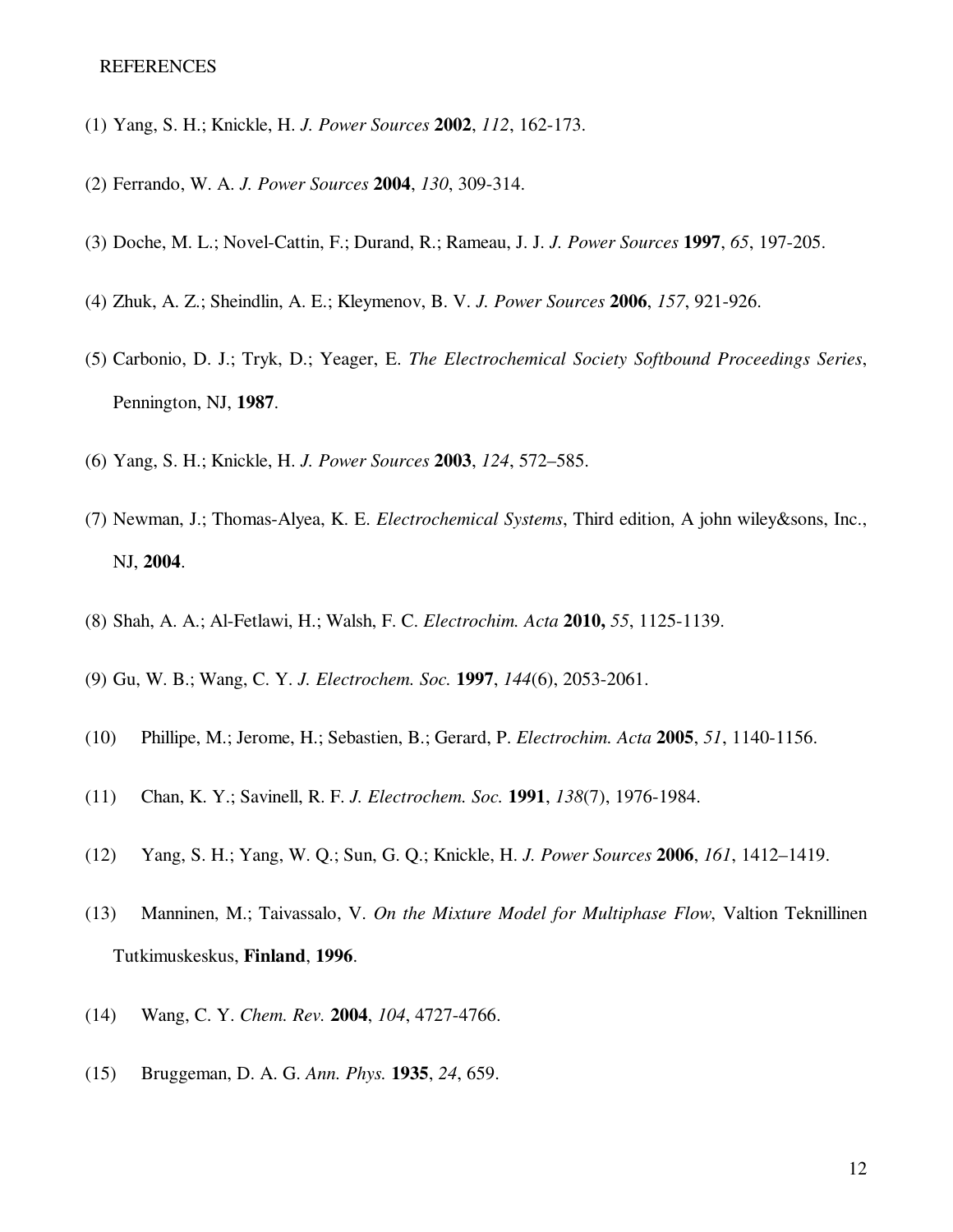Table I Properties and kinetics used in numerical simulations.

|                        | Parameters                                                                                                                       |
|------------------------|----------------------------------------------------------------------------------------------------------------------------------|
| Geometrical parameters | Cell $1(AT400)^{a}$ : $L = 13cm$ , $S = 0.14cm$ ; Cell 2: $L = 4cm$ , $S = 0.2cm$ .                                              |
| Physical properties    | $D_{OH^-0} = 5.26 \times 10^{-9} m^2/s^3$ , $D_{Al(OH)1} = 10^{-9} m^2/s^3$ , $\rho_l = 1150 kg/m^{3a}$ ,                        |
| of Substance           | $\mu_{\iota} = 0.0008kg/(m \cdot s)^{a}, \rho_{\iota} = 0.08189kg/m^{3b}, \mu_{\iota} = 8.411 \times 10^{-6}kg/(m \cdot s)^{b},$ |
|                        | $d_e = 2.6 \times 10^{-5} m^{\circ}$ , $\kappa_0 = 80 S/m^{\circ}$                                                               |
| Anode kinetics         |                                                                                                                                  |
| Main                   | $J_{m0} = 137.1A/m^{2a}, \alpha_m = 007956^a, \beta_m = 0.9204^a, \gamma_m = 0.5^a, \lambda_m = 1^a, n_m = 1^a,$                 |
|                        | $E_m^{eq} = -2.4403V^{a}$                                                                                                        |
| Parasitic              | $J_{p0} = 111.9A/m^{2a}, \beta_{p} = 0.0591^{a}, n_{p} = 1^{a}, E_{p}^{eq} = -0.9058V^{a}$                                       |
| Cathode kinetics       | $k = -3.898 \times 10^{4} A/(m^{2} \cdot V)^{d}$ , $b = -1.3904 \times 10^{4} A/m^{2}$ , $E_{c}^{eq} = 0.2857 V^{a}$             |
| Operating conditions   | $T = 333K$ , $C_{OH^-}^{ref} = 5000$ mol / $m^3$ , $C_{Al(OH)_+}^{ref} = 500$ mol / $m^3$                                        |
| Constants              | $F = 96500C$ / eq., $R = 8.314J$ /(mol·K), $g = 9.81m/s^2$                                                                       |

 $^{\circ}$  from (11)

 $\overline{a}$ 

 $\text{from} (6)$ 

 $\rm{d}$  from (12)

**b** from FLUENT database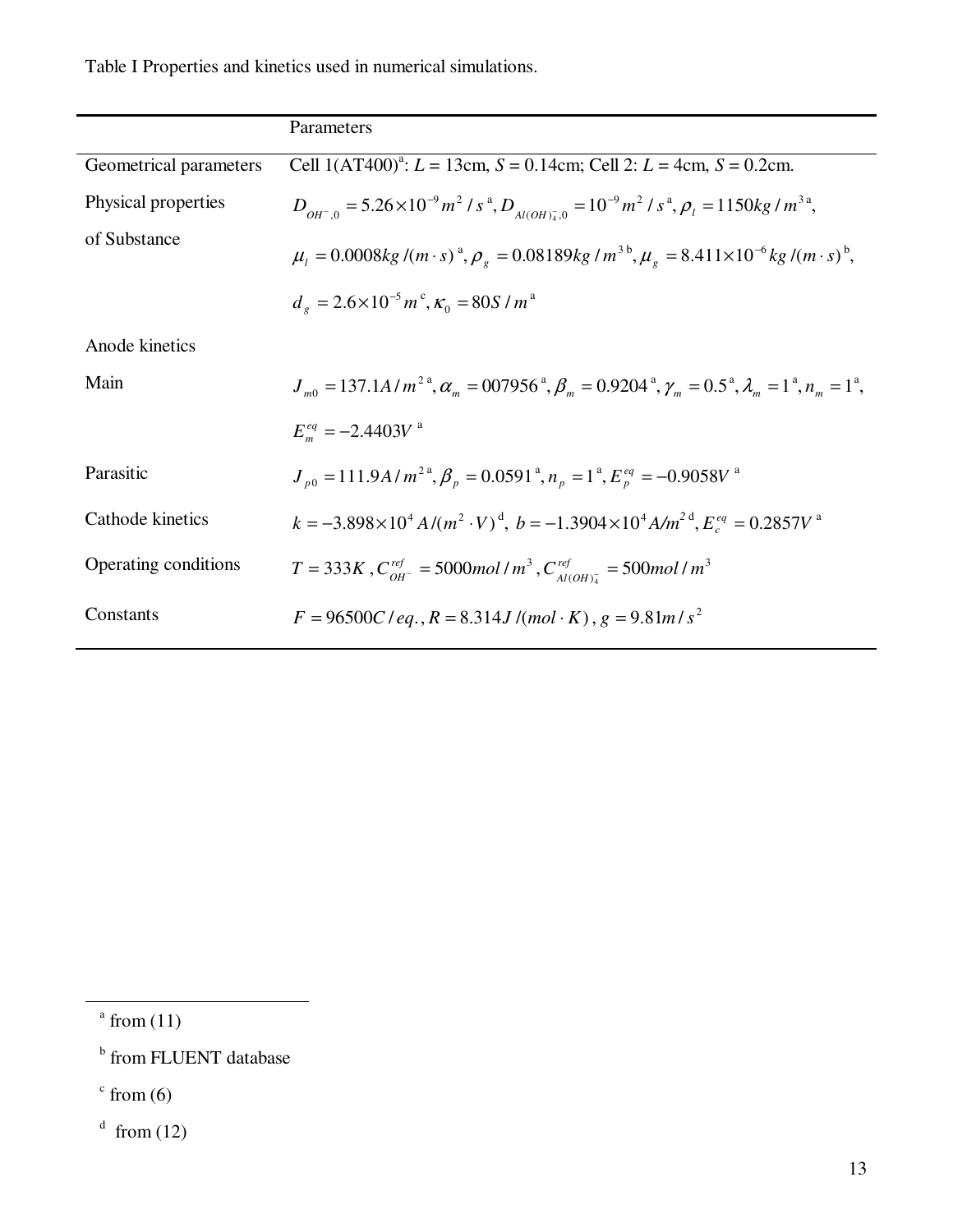

**Figure 1.** Schematic of the aluminum-air cell.



**Figure 2.** AT400 performance compared with the model predictions.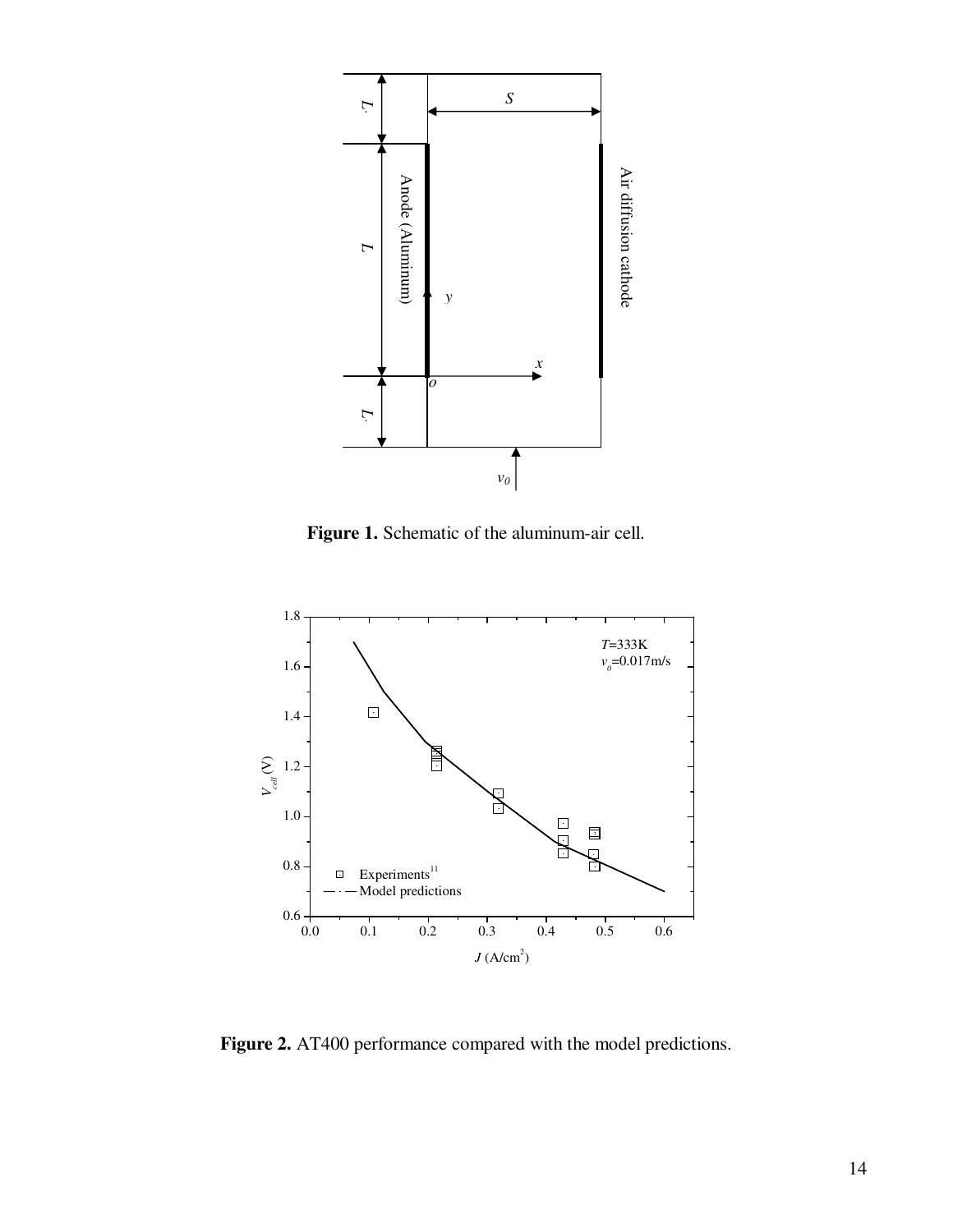

**Figure 3.** (a) Hydrogen volume fraction distribution inside the cell and entrance regions. (b) Lateral distributions of hydrogen at different *y* positions.

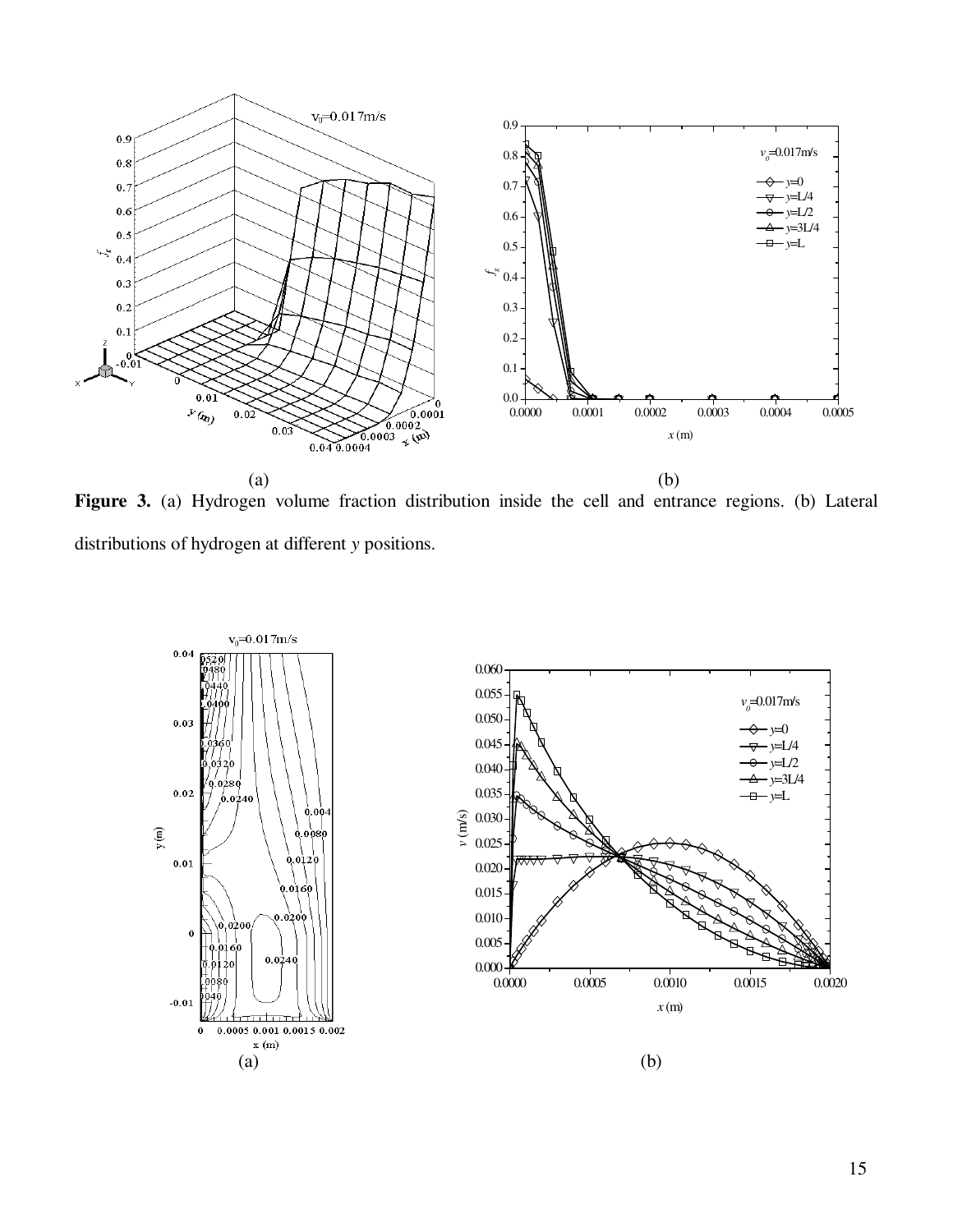**Figure 4.** (a) Velocity distribution inside the cell region. (b) Lateral distributions of velocity at different *y* positions.



Figure 5. (a) OH distribution without hydrogen evolution. (b) OH distribution with hydrogen evolution. (c)  $Al(OH)_4^-$  distribution without hydrogen evolution. (d)  $Al(OH)_4^-$  distribution with hydrogen evolution.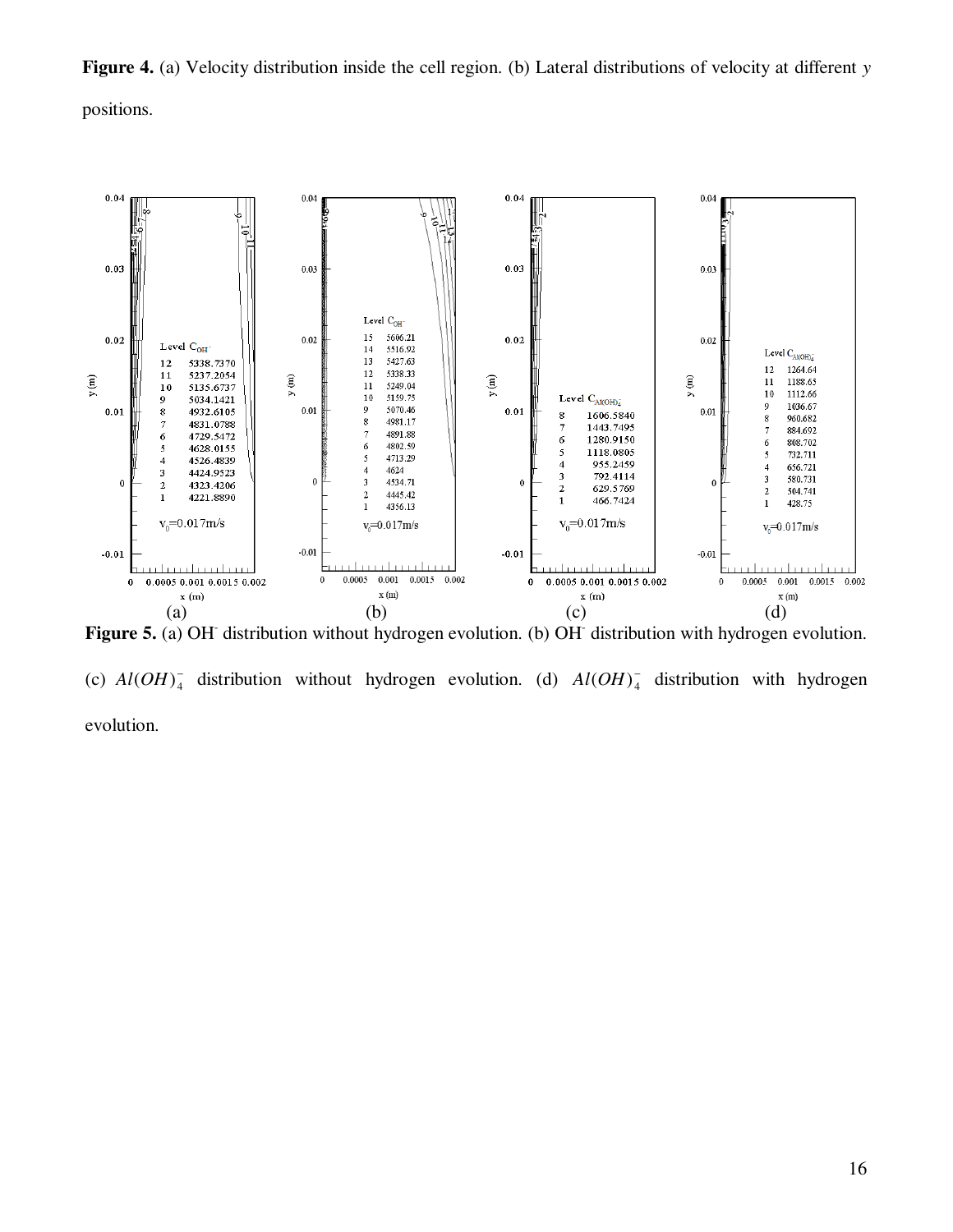

**Figure 6.** Averaged conductivity variation along the cell.



**Figure 7.** Effect of parasitic corrosion on current density distribution along the electrode.